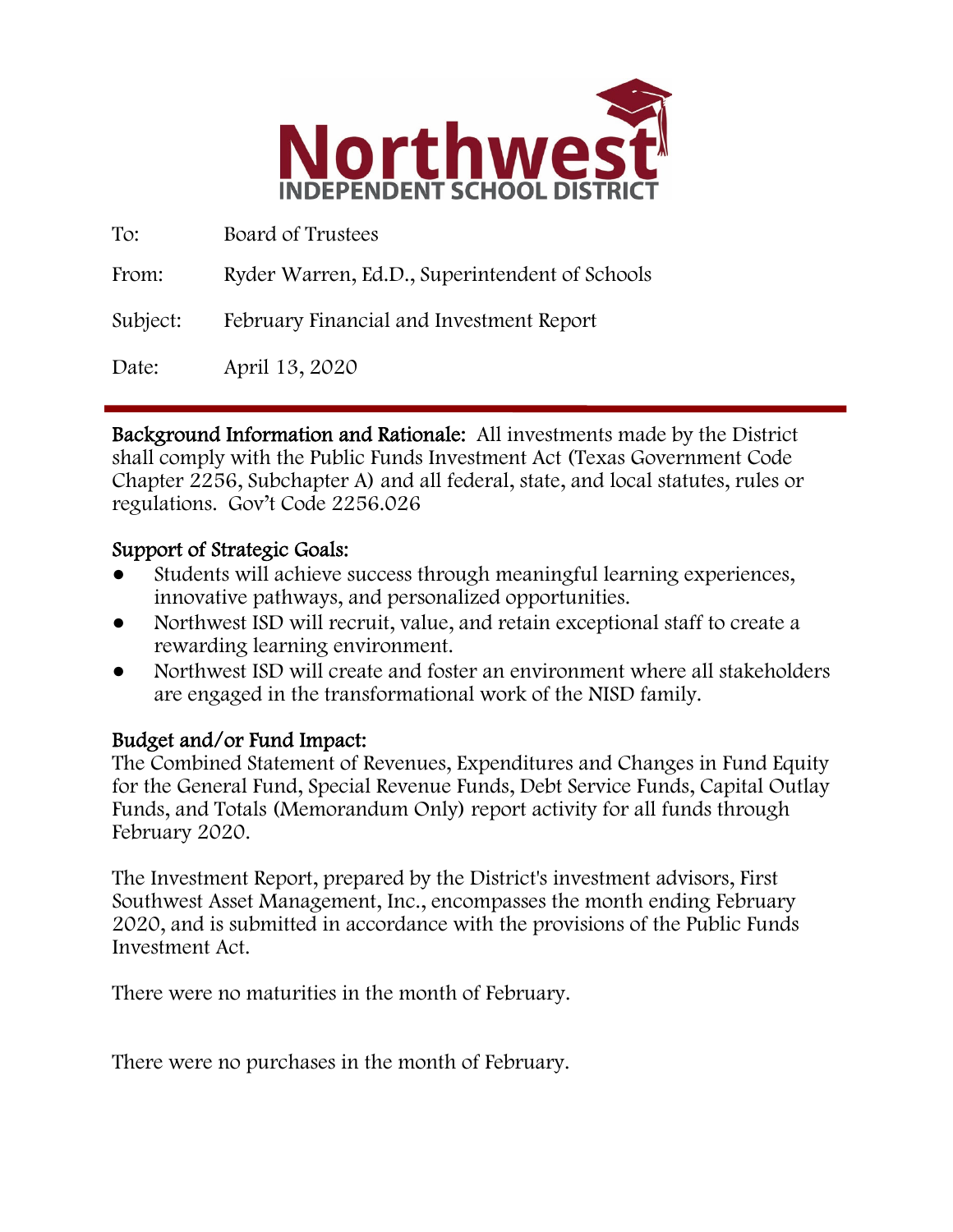Investments for the District's General Fund, Debt Service Funds, Capital Projects Funds, and Internal Service Funds total \$285,326,467.77 as of February 29,2020.

|                            | Yield          |                  |
|----------------------------|----------------|------------------|
| Fund                       | to<br>Maturity | Market Value     |
| General Fund               | 1.593%         | \$183,217,698.16 |
| Special Revenue Funds      | 1.591%         | 171,774.52       |
| Debt Service Funds         | 1.591%         | 56,970,807.91    |
| Capital Projects AFB Funds | 1.591%         | 412,666.27       |
| Capital Projects Funds     | 1.612%         | 44,553,520.91    |
| Total                      | 1.595%         | \$285,326,467.77 |

Board Policy states that, "The investment portfolio shall be diversified in terms of investment instruments, maturity scheduling, and financial institutions to reduce risk of loss resulting from over concentration of assets in a specific class of investments, specific maturity, or specific issuer."

## Investment Instruments and Financial Institutions



| Portfolio Composition by Security Type |       | Portfolio Composition by Issuer |       |
|----------------------------------------|-------|---------------------------------|-------|
| Treasury                               | $O\%$ | Treasury                        | $O\%$ |
| Local Government Investment Pool       | 95%   | TexPool                         | 95%   |
| Bank Deposit                           | 5%    | Compass                         | 5%    |
| <b>Agency Bullet</b>                   | $O\%$ | <b>FHLB</b>                     | $O\%$ |
| <b>Agency Disco</b>                    | $O\%$ | <b>FNMA</b>                     | $O\%$ |
| Certificates of Deposit                | $O\%$ | Greenbank                       | $O\%$ |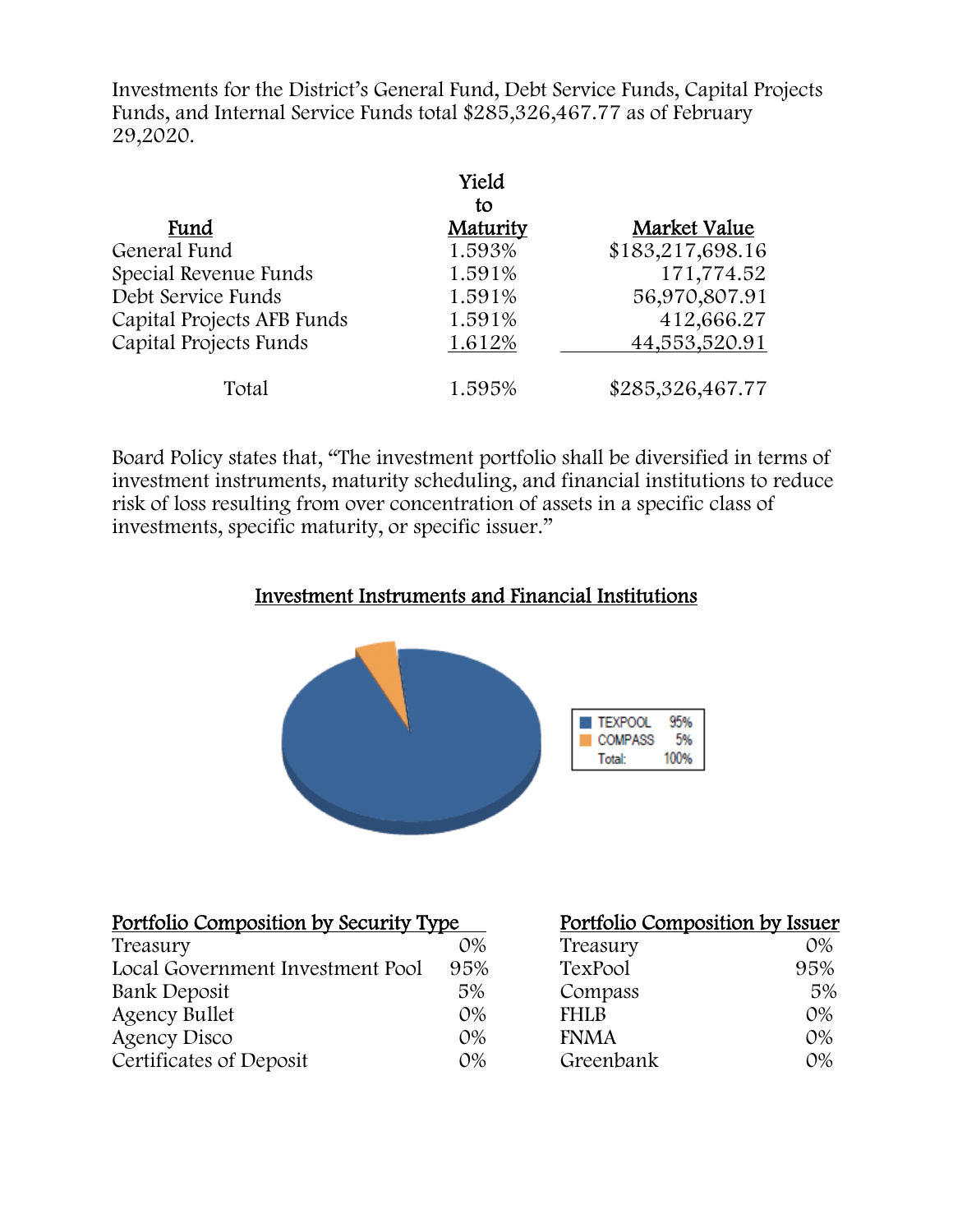



Note 1: CMT stands for Constant Maturity Treasury. This data is published in Federal Resenve Statistical Release H.15 and represents an average of all actively traded Treasury securities having that time remaining until ma Note 2: Benchmark data for TexPool is the monthly average yield.

## Benchmark Comparison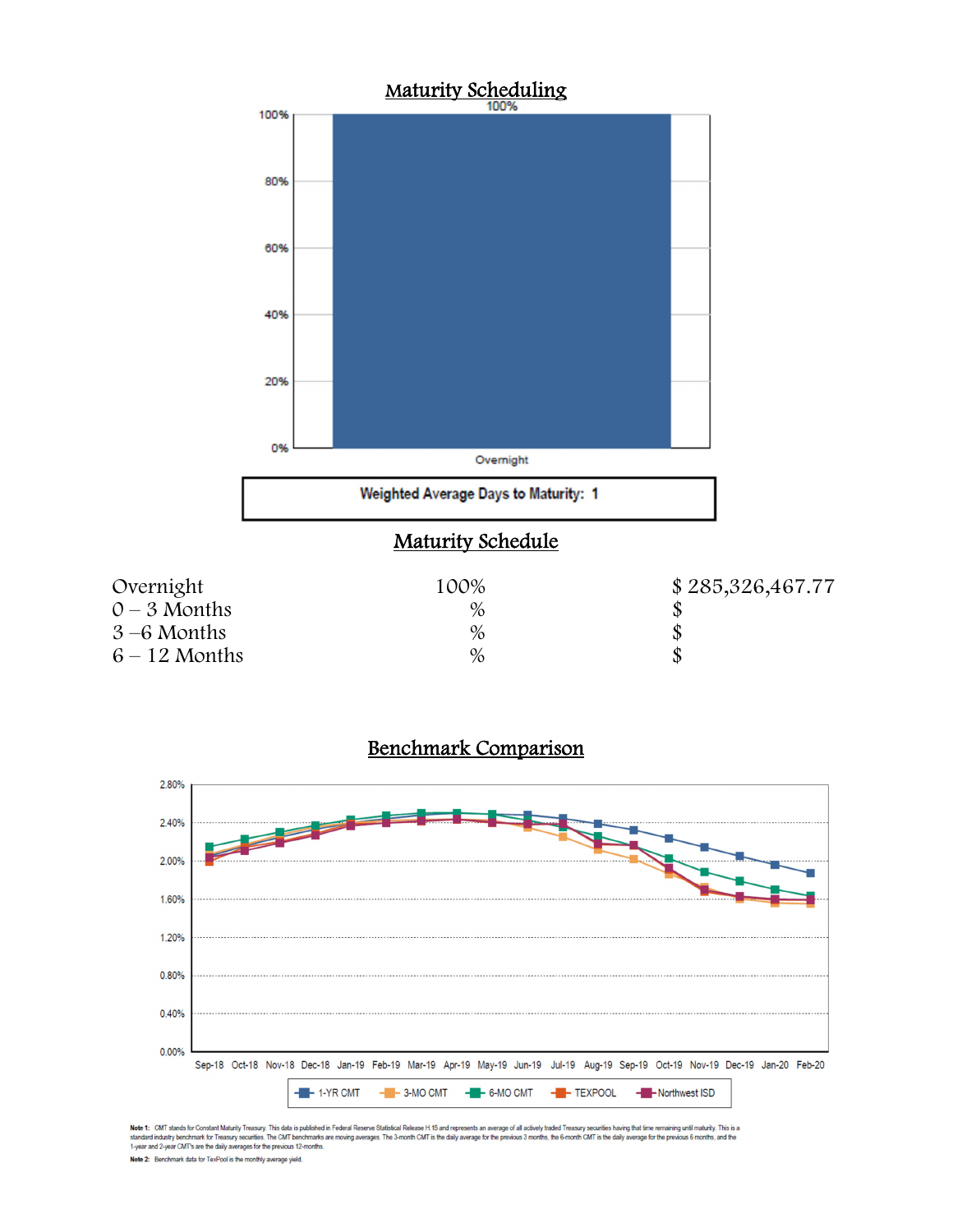

# A TexPool Monthly Newsletter: March, 2020

## Economic and Market Commentary: Is it 'material'?

February seems like years ago. As December and January data flowed in early in the month with positive reports on manufacturing, housing, employment and retail sales, the Federal Reserve looked pretty smart saying it would refrain from policy moves unless there were "material" changes to the economy.

Well, the coronavirus now qualifies as one. When the outbreak reached Europe and the U.S. as the month ended, it hit close to home. You don't have to have your eyes glued to a screen to know this outbreak will be with us for a while and that it will have some economic impact. But will it be material and, in turn, how should the Fed react?

Investors seemingly have made up their minds that the virus' effect will be significant and expect a rate cut at March's Federal Open Market Committee meeting, if not earlier. While a cut is likely forthcoming, the markets seem to want the Fed to fear the future as much as they do. Policymakers must make clear they make their own decisions—that they indeed operate independently. Just like the market shouldn't fight the Fed, the Fed can't be led by it.

To that point, in the last week of the month, Fed Vice Chair Richard Clarida acknowledged the virus likely would disrupt the global economy but it was too soon to speculate about how large that might be and how long it would last. Fed Chair Jerome Powell followed up on Feb. 28 by saying that policymakers stood